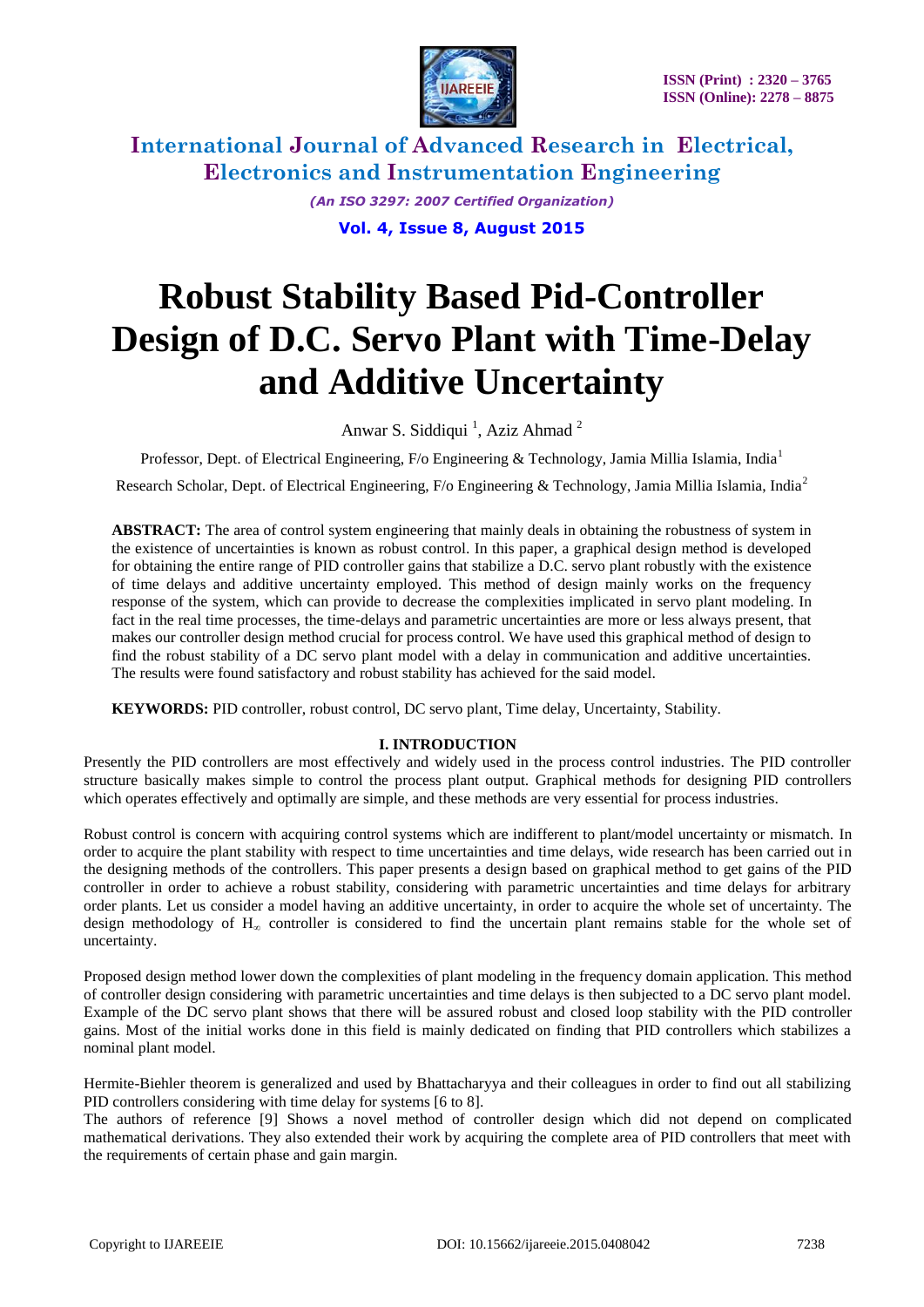

*(An ISO 3297: 2007 Certified Organization)*

## **Vol. 4, Issue 8, August 2015**

Reference [10 to 13] shows some techniques in order to find out all those achievable PID controllers that satisfied complementary and weighted sensitivity, robust stability and performance constraints and those PID controllers that stabilized an arbitrary order system.

## **II. PROPORTIONAL - PLUS – INTEGRAL - PLUS DERIVATIVE CONTROLLERS**

In 1939 PID controller was first to be placed in the market and till now in the process control, this controller is most broadly used. More than 90% of the controllers are PID controllers and its advanced version that are used in the process industries; this is an investigation which is carried out in Japan in 1989. These controllers are quite familiar because derivative action is sensitive to the noise measurement. The main tool of the PID controller is the "PID control" which is the method of feedback control. Figure (1) indicates the fundamental structure of conventionally used feedback control systems. Below figure represents the process of the plant which has to be controlled.

Set-point value (r) has to be followed by process output variable (y), this is the purpose of control. This purpose can be achieved if the manipulated variable (u) modify at the command of the controller. Let us take an example of a process plant, assume some liquid is heated in a heating tank by the burning of fuel gas for some desired temperature. Temperature of the liquid is y (i.e. output variable of the process plant) and the flue gas flow is u (i.e. manipulated variable). Any factor that influences the output variable of the process except manipulated variable is a disturbance. It is assumed that the manipulated variable is added by a single disturbance in the Figure (1). However in some cases, a major disturbance enters the process or there is a need for considering the multiple disturbances.  $e = r - y$ , this equation defines error 'e'.

u (the manipulated variable) determined by the controller C(s) computational rule based on its input data is the error (e) in the given figure (1).

One more thing which has to be noticed in Figure (1) is that it is assumed that detector measures the process output variable (y), the controller input can be considered as exactly being equal to y, with adequate accurateness instantly, which is not clearly mentioned here.



Fig.(1) PID Controller

Hence, the PID controller can be understood as a controller that takes into consideration: the past, the present and the future of the error. Gc(s) known as gain or transfer function of the PID controller can be given by:

Where,

Controller proportional gain is indicated by  $K_{P}$ .

Controller integral gain is indicated by  $K_i$  and

Controller derivative gain is indicated by  $K_{d}$ .

The controllers can provide control action designed for specific process requirement by tuning the gains of these PID controllers [3].

#### **III. THE CONCEPTS OF ROBUST CONTROL**

Robust control is a field of the control system engineering that unambiguously deals by means of uncertainties in its approach to controller designing. The objective of the robust control methods is to achieve the robust stability and/or performance in the existence of uncertainties functions [1].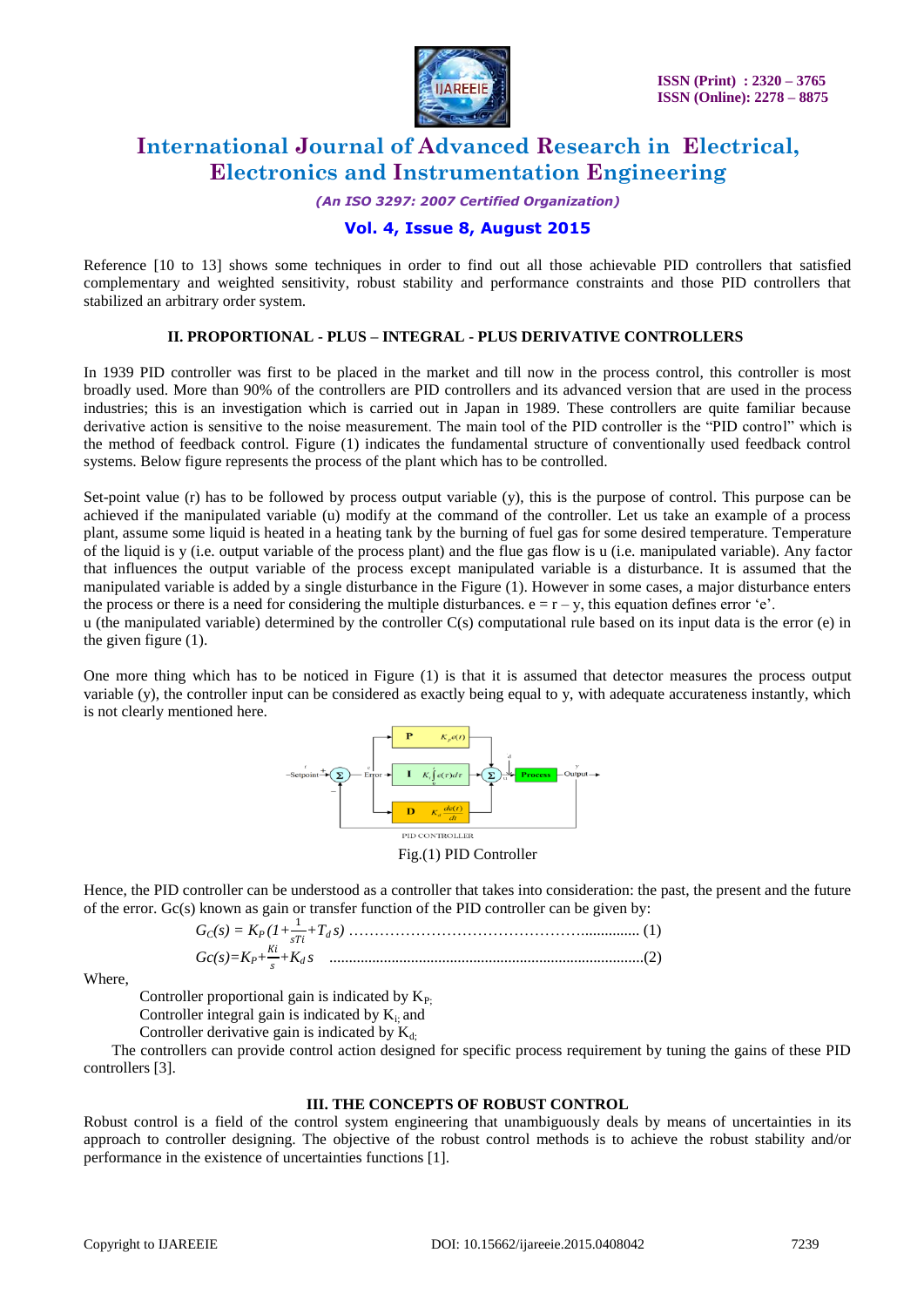

*(An ISO 3297: 2007 Certified Organization)*

## **Vol. 4, Issue 8, August 2015**

Loop shaping technique is an important classical controller design method [1]. The classical feedback control methods were extended to a more renowned method based on shaping closed-loop transfer functions such as the weighted sensitivity function during the 1980"s. These developments led to a more deep understanding of robust control concepts. An extensive research had been made during this period of time covering the number of techniques for modern robust control concepts and its uses to real-world systems [3].

#### **IV. UNCERTAINTY MODEL**

If differences in between the model of the system, used in designing a controller and of the actual system is not sensitive to a control system than such system is known as robust control system. These types of differences simply represent uncertainty in model or model/plant mismatch.

Furthermore, the key plan of the robust control is to verify whether the design specifications are met for the "worst-case" uncertainty [1]. The following approach to check robustness of the system.

1. Nominal stability of system should be checked.

2. Find out the Uncertainty Set: a mathematical representation of the system plant model uncertainty have to be determined.

3. Robust Stability (RS) Verification: Determine whether the system remains stable for all system plants in the uncertainty system.

4. Robust Performance (RP) Verification: If RS is satisfied; determine whether the performance specifications are met for all system plants in the uncertainty system.

A general block diagram representation of a one degree-of-freedom feedback control system is shown in figure (2), [1]. Where, r is the reference input, u is the controlled input to the plant, y is the actual plant output and d is the disturbance signal and n is the noise signal. The plant model, disturbance model and controller gains are represented by G,  $G_d$ , and K respectively.

The main objective of a control system is to make the output y must act in a desired manner by manipulating u such that the control error remains very small in spite of the disturbances present in the system. The system output can be denoted as: *Y = G(s)u + G(s)d*………………........................(3)



Fig.(2) Feedback control system with one degree-of-freedom [2].

## **V. TIME-DELAY SYSTEMS**

It is to be found that most of the real-time systems have time-delay associated with them. There may be one or more of the following reasons of Time delay origination [2]:

1. System variables measurement.

2. Physical properties of the apparatus used in the system.

3. Transport delay in the signal transmission.

The effect of the time delay on a system depends on the size of the delay and system characteristics. Systems where the time delay plays a vital role are control, economic, political, biological, and environmental systems. A few examples include speed control of an engine, a cold rolling mill, spaceship control, unman-vehicle and hydraulic systems [2]. A block diagram representation of a cascade time delay system illustrated in figure (3).

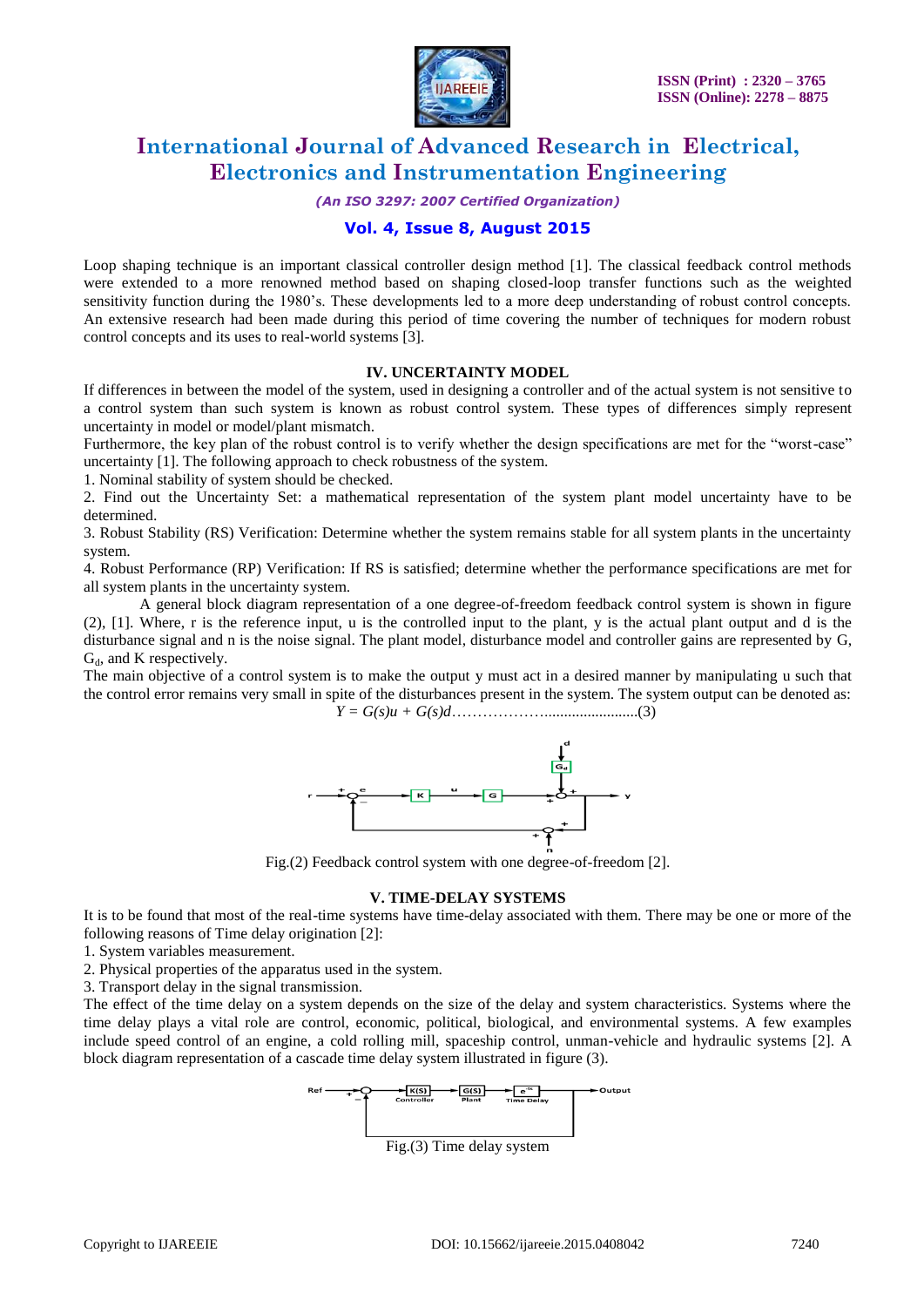

*(An ISO 3297: 2007 Certified Organization)*

# **Vol. 4, Issue 8, August 2015**

#### **VI. UNCERTAINTY AND ROBUST STABILITY FOR SINGLE-INPUT -SINGLE-OUTPUT (SISO) PLANT SYSTEMS [16]**

In order to design the control system, a robust control system always strives to remain insensitive towards the differences between the actual system and the model of the system.

In this paper, the primary objective is to determine the set of PID controllers that will guarantee robust stability for any arbitrary order SISO plant in the presence of time-delay and additive uncertainties.

As mentioned in [1], the origins of model uncertainty are as follows:

- 1. Parameters in the linear model that are approximately known
- 2. Parameters that vary due to nonlinearities or changes in the operating conditions
- 3. Measurement devices often have imperfections
- 4. At high frequencies the structure and model order is often not known
- 5. Controller implemented may differ from the one obtained by solving the synthesis problem



Based on the above criteria, the main classes of model uncertainties are as follows.

#### **VII. PARAMETRIC UNCERTAINTY**

In the Fig.4,  $G_{\Delta}(s)$  represented the perturbed plant which includes  $\Delta_{A}(s)$ , which is any stable transfer function such that I  $\Delta_A$  (jω) I $\leq$ 1,  $\forall$  ω. In the frequency domain we can represent these transfer functions as:  $j(\omega) = \text{Ra}(\omega) + i\text{Im}(\omega)$ 

$$
K(j\omega) = K_p + \frac{K_i}{j\omega} + K_d j\omega
$$

$$
W_{A}(j\omega) = A_{A}(\omega) + jB_{A}(\omega)
$$

∥ W<sup>A</sup> jω K jω S(jω) ∥∞≤ γ........................(4) If this condition is fulfilled and  $\gamma=1$ , then

S jω = 1 1+Gp jω K(jω) .................................(5) W<sup>A</sup> jω K jω S jω = ⎸W<sup>A</sup> jω K jω S jω ⎹e j∠WA jω K jω S(jω) W<sup>A</sup> jω K jω S jω e <sup>j</sup>θ<sup>A</sup> ≤ γ∀ω Or <sup>W</sup><sup>A</sup> <sup>j</sup><sup>ω</sup> <sup>K</sup> <sup>j</sup><sup>ω</sup> 1+Gp jω K jω e <sup>j</sup>θ<sup>A</sup> ≤ γ∀ω ...........................(6)

Where,  $\theta_A = -\angle W_A(j\omega)K(j\omega)S(j\omega)$ 

 $P(\omega, \theta_A, \gamma) = 0$ Where the system characteristic polynomial  $P(\omega, \theta_A, \gamma)$  can be written as:

$$
P(\omega, \theta_A, \gamma) = 1 + G_p(j\omega)K(j\omega) - \frac{1}{\gamma} \{W_A(j\omega)K(j\omega)e^{j\theta_A}\}
$$

$$
P(\omega, \theta_A, \gamma) = 1 + \left( (Re \omega + jIm(\omega)) \left( K_p + \frac{K_i}{j\omega} + K_d j\omega \right) \right) - \left( \frac{1}{\gamma} (A_A(\omega) + jB_A(\omega)) \left( K_p + \frac{K_i}{j\omega} + K_d j\omega \right) (cos \theta_A + jsin \theta_A) \right)
$$
  
For  $\gamma \to \infty$ ,

$$
X_{R_p}K_p + X_{R_i}K_i + X_{R_d}K_d = 0
$$
\n
$$
X_{I_p}K_p + X_{I_i}K_i + X_{I_d}K_d = 0
$$
\n
$$
X_{R_p} = -\omega \left( \text{Im}(\omega) + \frac{1}{\gamma} (A_A \sin \theta_A + B_A \cos \theta_A) \right)
$$
\n
$$
\dots
$$
\n(7)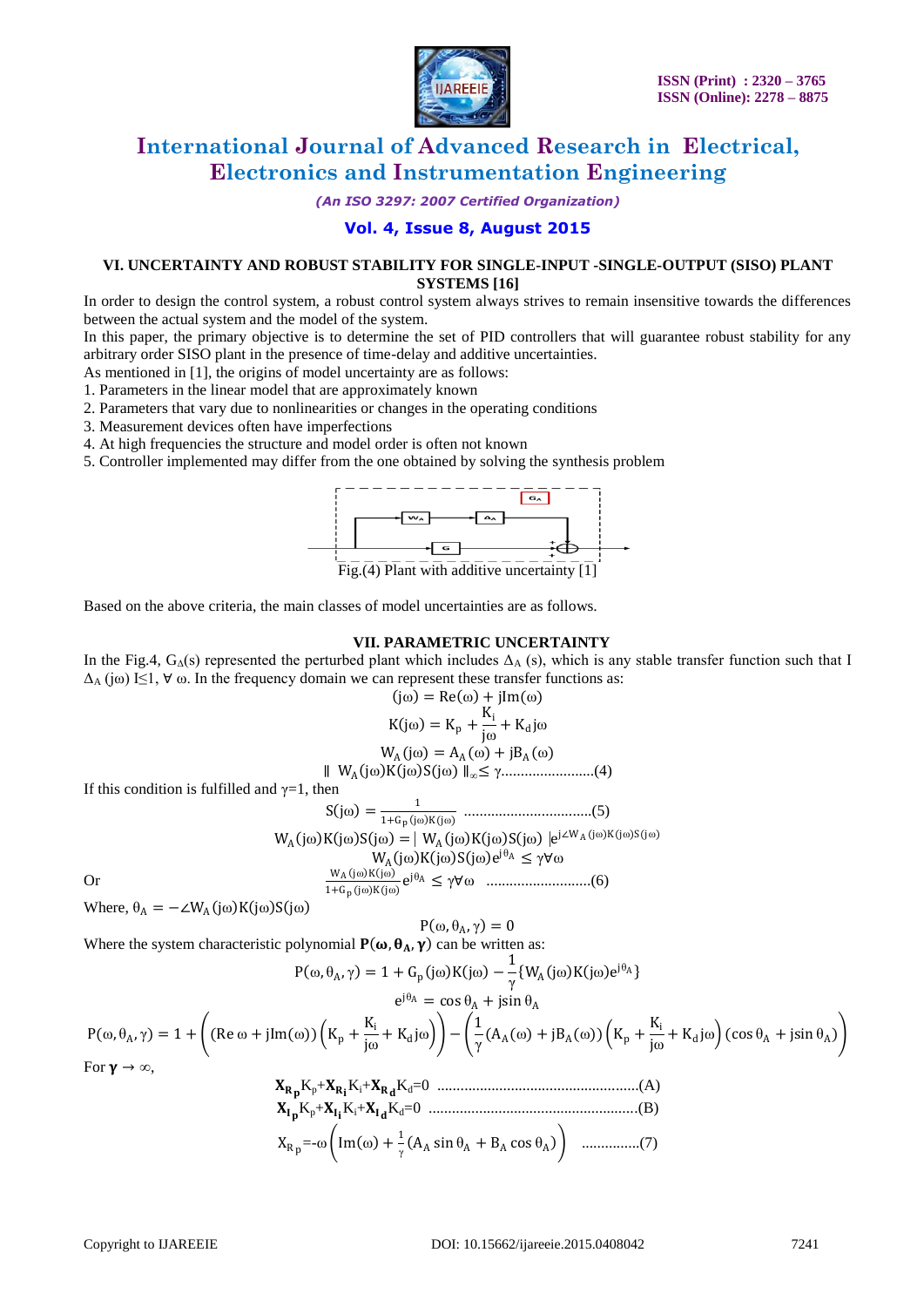

*(An ISO 3297: 2007 Certified Organization)*

## **Vol. 4, Issue 8, August 2015**

XRi = Re ω + 1 γ A<sup>A</sup> cos θ<sup>A</sup> − B<sup>A</sup> sin θ<sup>A</sup> ......................(8) XRd =-ω <sup>2</sup> Re ω + 1 γ A<sup>A</sup> cos θ<sup>A</sup> −B<sup>A</sup> sin θ<sup>A</sup> ..............(9) XIp =ω Re ω + 1 γ A<sup>A</sup> cos θ<sup>A</sup> − B<sup>A</sup> sin θ<sup>A</sup> ................(10) XIi = Im ω + 1 γ A<sup>A</sup> sin θ<sup>A</sup> +B<sup>A</sup> cos θ<sup>A</sup> ..................(11) XId =-ω <sup>2</sup> Im ω + 1 γ A<sup>A</sup> sin θ<sup>A</sup> + B<sup>A</sup> cos θ<sup>A</sup> ............(12)

#### VIII. PID CONTROLLER DESIGN IN ( $K_{P}$ , $K_{D}$ ) PLANE FOR CONSTANT  $K_{I}$

The transfer function model of the DC servo plant is represented as:

$$
G(s) = \frac{53.27}{s(s+36.2)}
$$

The boundary for  $P(\omega, \theta_A, \gamma) = 0$  for the  $(K_p, K_d)$  plane for a fixed value of Ki= $\overline{K}$ i found using above equations (A) and (B), which can be rewritten as  $=$   $\overline{ }$ 

 XRp XRi XIp XIi Kp Kd = 0− X<sup>R</sup><sup>i</sup> Ki −ω −K<sup>I</sup><sup>i</sup> Ki ………….............(13)

Solving equation (13) for all  $\omega \neq 0$  and  $\theta_A \in 0$ ,  $2\pi$ , we obtain the controller gains as,

$$
K_{p}(\omega, \theta_{A}, \gamma) = \frac{-\text{Re}(\omega) - \frac{1}{\gamma} (A_{A} \cos \theta_{A} - B_{A} \sin \theta_{A})}{X(\omega)}
$$

$$
K_{d}(\omega, \theta_{A}, \gamma) = \frac{\overline{K}_{i}}{\omega^{2}} + \frac{\text{Im}(\omega) + \frac{1}{\gamma} (A_{A} \sin \theta_{A} + B_{A} \cos \theta_{A})}{\omega X(\omega)}
$$

Where,

X(ω) = |G<sub>p</sub>(jω)|<sup>2</sup> +  $\frac{1}{\gamma}$  $\frac{1}{\gamma} |W_A(j\omega)|^2 + \frac{2}{\gamma}$  $\frac{1}{\gamma}$ (Re(ω)(A<sub>A</sub> cos  $\theta_A - B_A \sin \theta_A$ ) + Im(ω)(A<sub>A</sub> sin  $\theta_A + B_A \cos \theta_A$ ) Equation (13) can be rewritten as

$$
\begin{bmatrix} -\omega a(\omega) & -\omega^2 \beta(\omega) \\ \omega \beta(\omega) & -\omega^2 a(\omega) \end{bmatrix} \begin{bmatrix} K_p \\ K_d \end{bmatrix} = \begin{bmatrix} 0 - X_{R_i} \overline{K}_i \\ -\omega - K_{I_i} \overline{K}_i \end{bmatrix}
$$

Where,

$$
\alpha(\omega) = \left( \text{Im}(\omega) + \frac{1}{\gamma} (A_A(\omega) \sin \theta_A + B_A(\omega) \cos \theta_A) \right)
$$
  

$$
\beta(\omega) = \left( \text{Re}(\omega) + \frac{1}{\gamma} (A_A(\omega) \cos \theta_A - B_A(\omega) \sin \theta_A) \right)
$$

For  $\omega = 0$  a solution may exist if  $\overline{K}_i = 0$ . Solving

$$
\begin{bmatrix} -\alpha(0) & 0 \\ \beta(0) & 0 \end{bmatrix} \begin{bmatrix} K_p \\ K_d \end{bmatrix} = \begin{bmatrix} 0 \\ -1 \end{bmatrix}
$$

We obtain  $-\alpha(0)K_p = 0$  and  $\beta(0)K_d = -1$ .

For additive uncertainty weight the following form is selected:

$$
w = \frac{M_h}{\left(\frac{s_{\text{w}}}{s_{\text{w}}+1}\right)\left(\frac{s_{\text{w}}}{s_{\text{c}}+1}\right)}
$$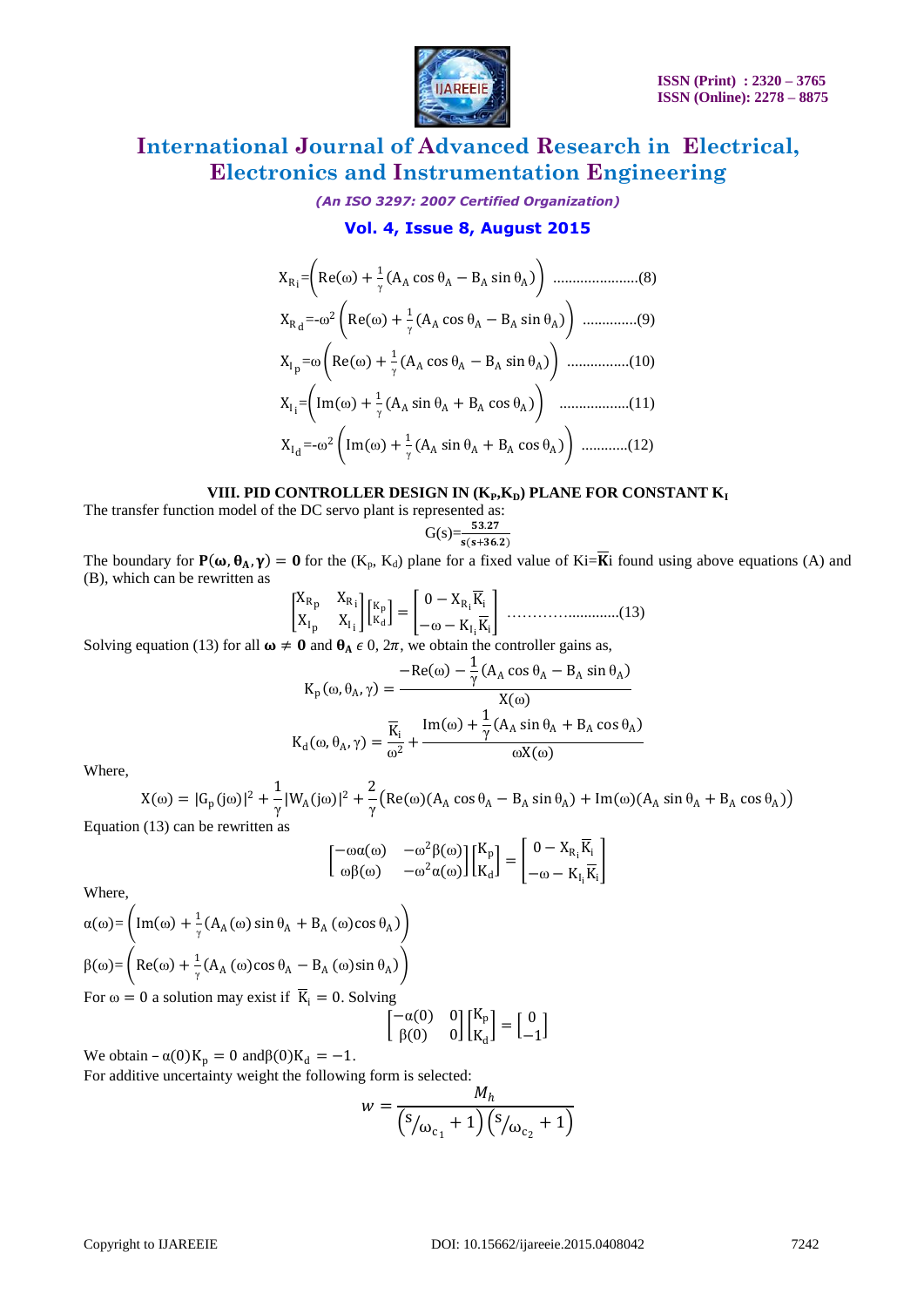

*(An ISO 3297: 2007 Certified Organization)*

# **Vol. 4, Issue 8, August 2015**

# **IX. RESULTS OF THE ROBUST CONTROLLER IN DIFFERENT PLANES:**



Fig.(5) Additive weight representation

The fig (5) shows the graph of additive uncertainties weight functions.



Fig.(6) Nominal stability boundary and robust stability region for  $K_p$  and  $K_i$  values

In fig. (6) the regions of nominal stability boundary and robust stability region for  $K_p$  and  $K_i$  values are illustrated.



Fig.(7) Magnitude of  $W_A(j\omega)K(j\omega)S(j\omega)$  for a point inside the robust stability region

Fig. (7) shows the frequency response of the robust controller with the plant. It also satisfies the condition of the robustness of the system.



In fig.(8) gives the information of the system's stable operation as per the bode plot criterion.



Fig.(9) Nominal stability boundary and robust stability region for  $K_p$  and Ki values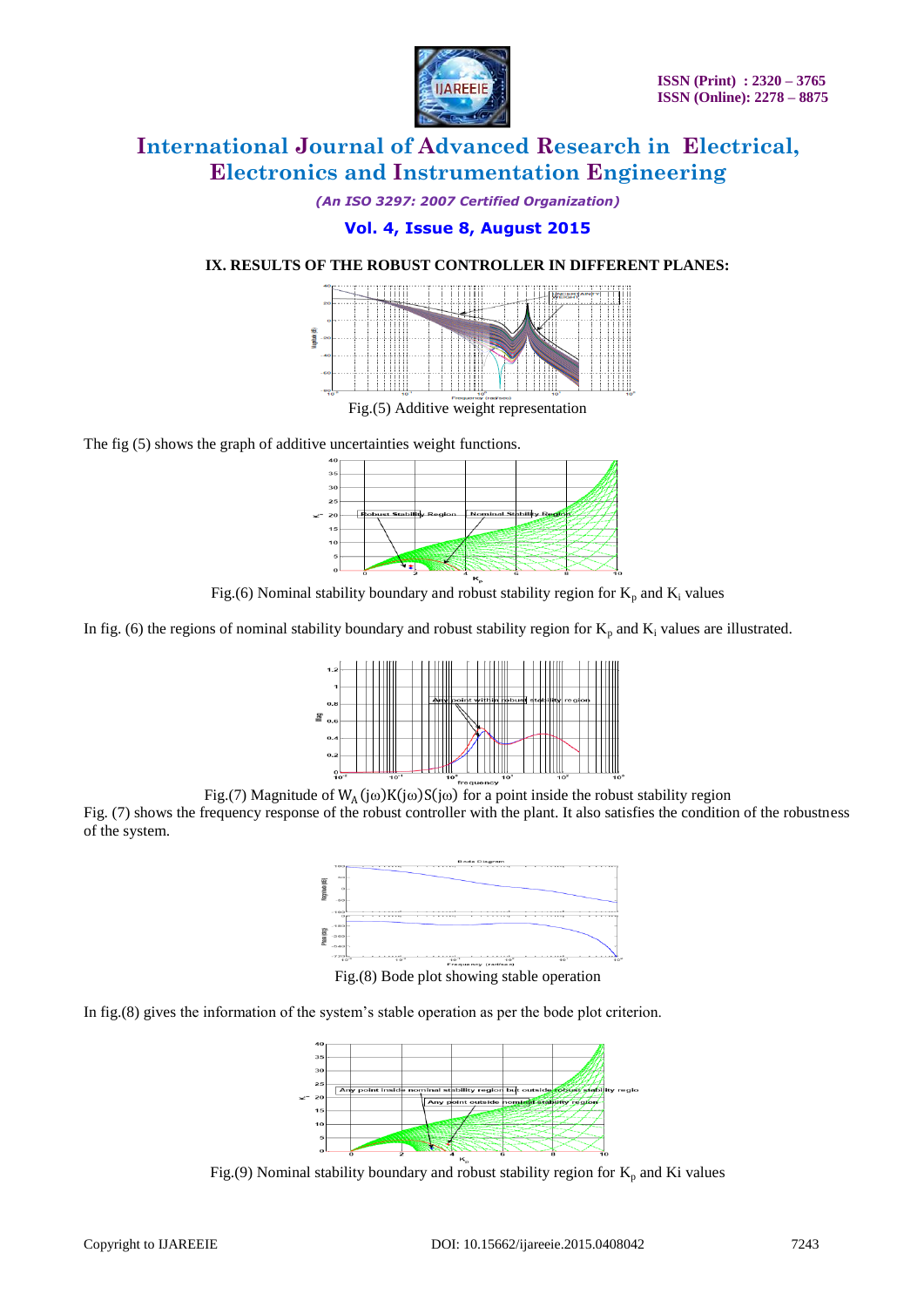

*(An ISO 3297: 2007 Certified Organization)*

# **Vol. 4, Issue 8, August 2015**

The values of the Kp and Ki taken outside the nominal boundary as shown in fig. (9). For these values of Kp and Ki the system operations becomes unstable.



Fig.(10) Magnitude of  $W_A(j\omega)K(j\omega)S(j\omega)$  for a point outside the robust stability region

Unstable Response of the system shown in fig. (10), where the criterion is not meet.



Fig.(11) Bode plot showing the unstable operation

The Bode plot for unstable operation of the system shown in fig. (11).

## **X. RESULTS DISCUSSION**

The results are obtained shown in figures 5-11. In fig.6 additive uncertainty weight assign to the controller is shown fig.6 showing the points of operation within robust stability region and nominal stability region shown by red line. Within the points considered stability criterion i.e magnitude of  $W_A(j\omega)K(j\omega)S(j\omega)$  satisfied as shown in fig.7. For these points fig.8 showing the Bode plot with stable operation. Now we have considered two points, one within nominal stability region but outside of robust stability region and one point outside of nominal stability region as shown in fig.9. Result obtained in fig.10 does not satisfied the magnitude of stability criterion  $W_A(j\omega)K(j\omega)S(j\omega)$  Therefore, Bode plot in fig.11 showing the unstable operation. Similar results are obtained for (Kd, Kp ) and ( Kd, Ki) planes.

#### **XI. CONCLUSION**

A graphical design method for obtaining all PID controllers that satisfied a robust stability constraint for a DC servo plant with time delay and uncertainties has coded in MATLAB. Observing the results it can be concluded that the PID controllers selected from the robust stability regions in the (Ki , Kp ) plane satisfy the robust stability constraint for the DC servo plant model. Using Bode plot's gain and phase margin Robust stability is founded. Similar results are found for (Kd, Kp) and ( Kd, Ki) planes. It is concluded that all the Points within the robust stability region are always stable but all the points within the nominal stability region need not necessarily be always stable for different planes.

#### **REFERENCES**

[1] Skogestad, S. and I. Postlethwaite, Multivariable Feedback Control, John Wiley & Sons Ltd., Baffins lane, Chicester, West Sussex PO19 1UD, England, 2001, Chapters 2, 7, pp. 15-62, pp. 253-290.

[2] Sujoldzic S. and J. M. Watkins, "Stabilization of an arbitrary order transfer function with time delay using PID controller," Proceeding of IEEE Conferance on Decision and Control, Vol. 45, December. 2005.

[5] Bhattacharyya, S. P., Chapellat, H., and L.H. Keel, Robust Control: The Parametric Approach, Prentice Hall, N.J., 1995.

[6] Ho. K. W., Datta, A. and S. P. Bhattacharya, "Generalizations of the Hermite-Biehler theorem," Linear Algebra and its Applications, Vol. 302-303, 1999, pp. 135-153.

<sup>[3]</sup> Dorf, Richard C. and Robert H. Bishop, Modern Control Systems, 9th edition, Prentice–Hall Inc., New Jersey-07458, USA, 2001, Chapters 1, 5, pp. 1- 23, pp. 173-206.

<sup>[4]</sup> H. Bevrani, Robust Power System Frequency Control, Springer Science + Business Media, LLC, 233 Spring Street, New York, NY-10013, USA, 2009, Chapter 2, pp.15-30.